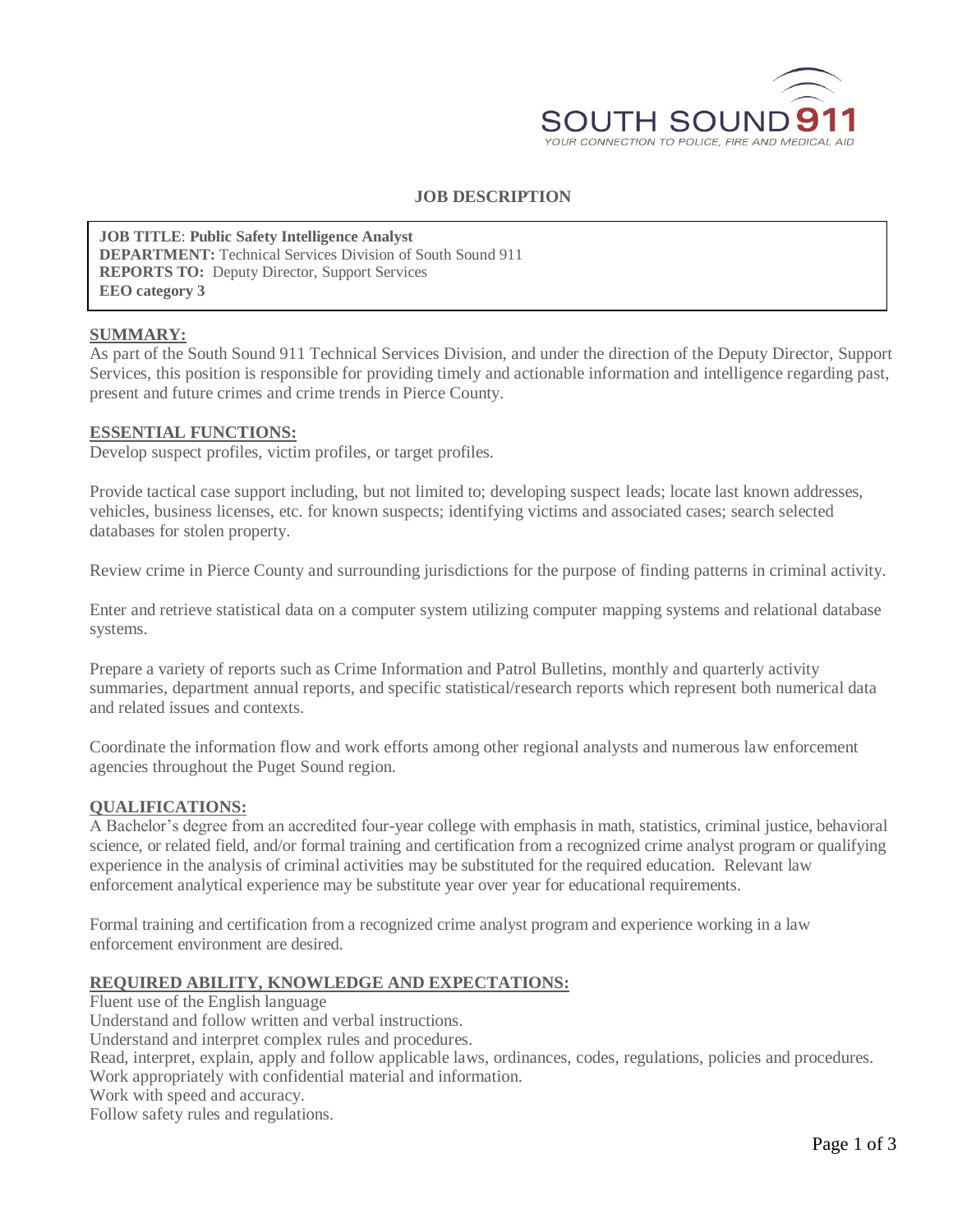Proficient with standard suite of Microsoft Office software and database applications, fax machine, and phone system.

Exercise a high degree of independent judgment in problem solving and decision-making related to professional human resource duties.

Communicate efficiently and effectively both orally and in writing using tact, patience and courtesy.

Maintain cooperative and effective working relationships with others.

Analyze situations quickly and adopt an effective course of action.

Organize work with many interruptions and multiple tasks to meet schedules and timelines.

Be reliable, dependable and report for work on a consistent basis.

# **LICENSES, CERTIFICATES AND OTHER REQUIREMENTS:**

A valid Washington State driver's license may be required.

# **PHYSICAL REQUIREMENTS:**

The physical demands described here are representative of those that must be met by an employee to successfully perform the essential functions of this job. Reasonable accommodations may be made to enable individuals with disabilities to perform the essential functions.

While performing the duties of this job, the employee is regularly required to sit at a computer terminal, frequent walking both indoors and out; use hands to finger, handle, or feel and talk or hear. The employee is frequently required to reach with hands and arms. The employee is occasionally required to stand, stoop, or kneel. The employee must occasionally lift and/or move up to 25 pounds. Specific vision abilities required by this job include close vision, distance vision, peripheral vision, depth perception and ability to adjust focus.

### **WORKING ENVIRONMENT:**

Office environment with frequent interruptions. The noise level in the work environment is usually quiet. This position will interact with employees and customers on a daily basis. Work is generally completed on a regularly scheduled basis, however, attendance at meetings or completion of work outside of normal scheduled hours may be required.

### **MACHINES/TOOLS/EQUIPMENT/WORK AIDS:**

Personal computer, copy machines, telephone, fax machine, E-mail, calculators, and printers.

# **POTENTIAL HAZARDS:**

The hazards are consistent within an office environment.

### **ANALYSIS OF PHYSICAL DEMANDS OF POSITION:**

| <b>Activity</b> | <b>Percentage of time</b> | <b>Activity</b>   | <b>Pounds</b> |
|-----------------|---------------------------|-------------------|---------------|
| Standing        | $10\%$ of time            | Pulling & Pushing | 25 lbs.       |
| Walking         | $10\%$ of time            | Lifting           | 251bs.        |
| Sitting         | 80% of time               | Carrying          | 25lbs.        |

The following abilities are required to perform the essential job functions:

| Hearing          | YES        |
|------------------|------------|
| Seeing           | <b>YES</b> |
| Depth Perception | NG         |
| Color Vision     |            |

Seldom to occasionally the position will require the following activities: Stooping, Crouching, Crawling, Climbing, Balancing and Kneeling.